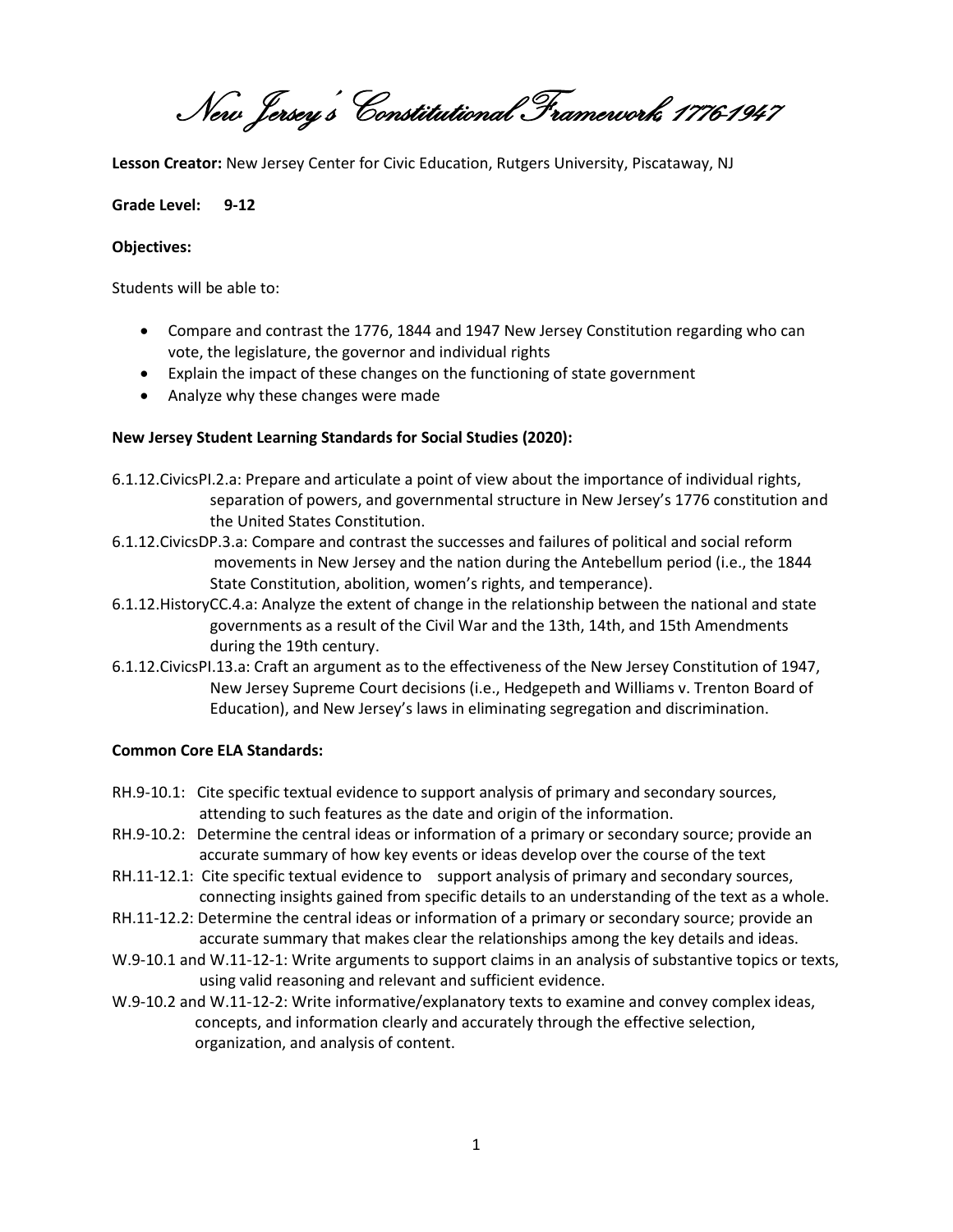#### **Materials:**

- Excerpts from NJ Constitution, 1776
- Excerpts from NJ Constitution, 1844
- Excerpts from NJ Constitution, 1947

#### **Focus Questions**

How has the constitutional framework in New Jersey changed over time? What is the impact of these changes? Why do you think these changes have occurred?

#### **Activities/Procedures:**

- 1. Review the vocabulary to be used (Handout 1)
- 2. Analyze the provisions of the 1776 New Jersey Constitution (Simplified version Handout 2):
	- Background: The Continental Congress had asked the colonies to prepare constitutions. The British were at Sandy Hook. The body meeting at the State Capitol in Elizabeth was moved inland to Burlington. The Constitution was written in a matter of days. It was one of the earliest constitutions.
	- How does the 1776 New Jersey Constitution allocate legislative, executive and judicial authority?
	- How are the legislators elected?
	- How is the Governor elected?
	- How is the Court of Appeals appointed?
	- Which branch of government has the most authority in the 1776 Constitution?
	- Why do you think the colonists wanted a strong legislature and a weak governor?
	- You can see the idea of three separate branches of government is not fully developed with the Governor selected by the Legislature and the Court of final appeals made up of the Governor and the Legislative Council.
	- What does the closing line (If the colonies reconcile with Britain, this Charter if null and void) tell us about the situation of those participating in the move to be independent from Britain?
- 3. How did the 1844 New Jersey Constitution (Simplified version, Handout 3) change the structure of state government, the electorate, religious freedom?
	- Compare the provisions of the 1776 and 1844 Constitutions
	- How was the electorate changed?
	- What forces were pushing for a more expanded electorate in the 1820s-40s?
	- How was the electorate limited by the 1844 Constitution?
	- How were judges appointed after the 1844 Constitution?
	- How was the role of the Governor strengthened by the 1844 Constitution?
	- Why do you think New Jersey wanted a stronger governor by the 1840's?
	- What limits the governor's authority?
	- Would you conclude that the New Jersey Governor in the 1844 Constitution was weak or strong? Why?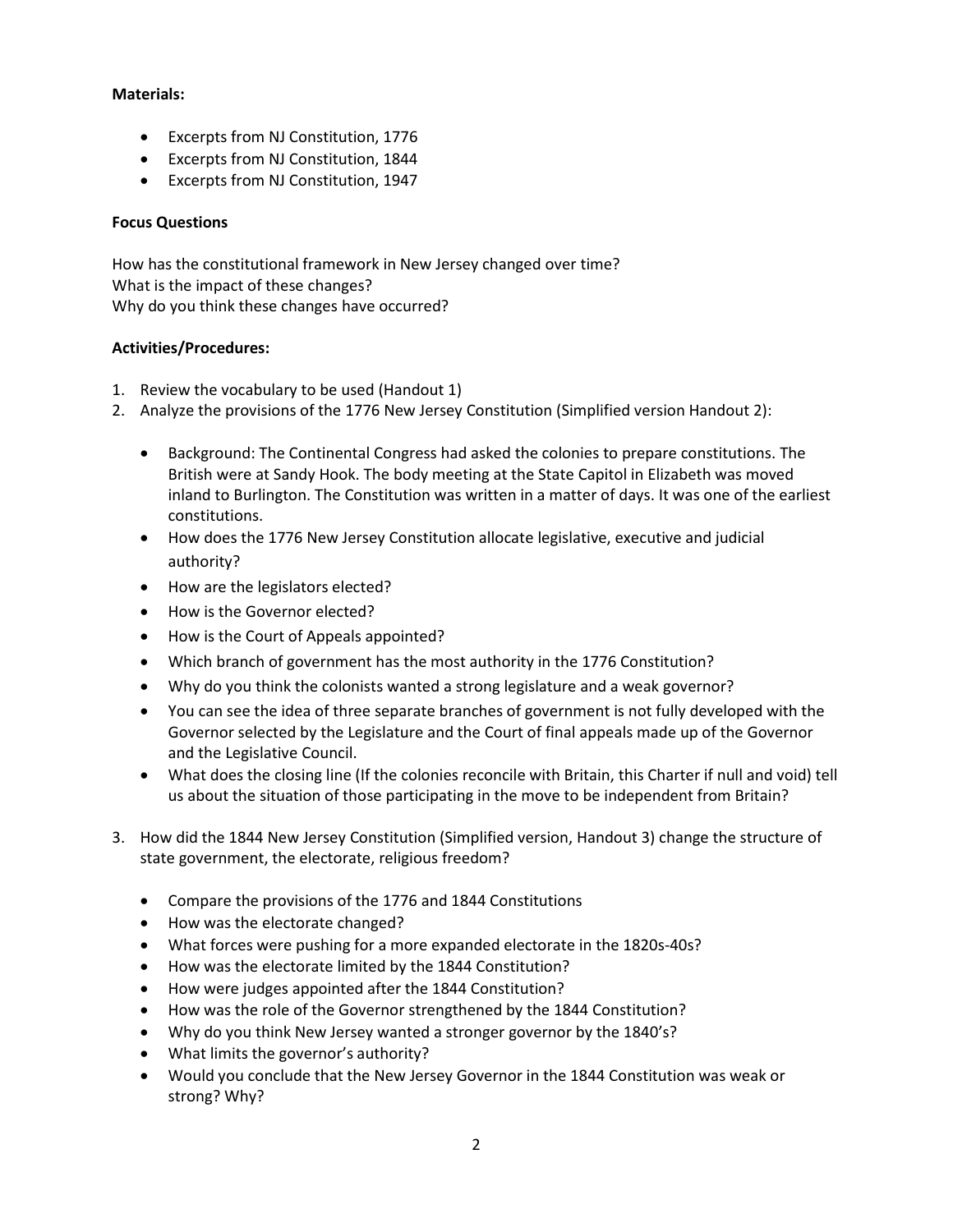- 4. How did the 1947 New Jersey Constitution (simplified version, Handout 4) change the structure of government, the electorate, religious and social freedom?
	- Compare the provisions of the 1844 and 1947 Constitutions
	- How was the electorate changed?
	- How are judges appointed after the 1947 Constitution?
	- How has the role of the Governor been strengthened by the 1947 Constitution?
	- Why do you think New Jersey wanted a stronger governor by the 1940's?
	- What limits the governor's authority?
	- Would you conclude that the New Jersey Governor in the 1947 Constitution was weak or strong? Why?
- 5. Complete the graphic organizer (Handout 5) comparing 1776, 1844 and 1947 New Jersey Constitutions regarding individual rights, the electorate, separation of powers, and the scope of authority of the legislature and the governor.

|                                    | <b>1776 Constitution</b>                                                                                                                                                                                                                                                              | <b>1844 Constitution</b>                                                                                                                                                                     | <b>1947 Constitution</b>                                                                                                                                                                                                                                              |
|------------------------------------|---------------------------------------------------------------------------------------------------------------------------------------------------------------------------------------------------------------------------------------------------------------------------------------|----------------------------------------------------------------------------------------------------------------------------------------------------------------------------------------------|-----------------------------------------------------------------------------------------------------------------------------------------------------------------------------------------------------------------------------------------------------------------------|
| <b>Individual</b><br><b>Rights</b> | • May practice any<br>religion<br>• Not required to pay<br>church taxes<br>• No established<br>church<br>• Civil rights of<br>Protestants protected<br>• Only Protestants may<br>be elected to office                                                                                 | • No established church<br>• Right to free religion,<br>speech, press,<br>assembly and petition<br>• No religious<br>qualifications for office                                               | • Broader than U.S.<br>Constitution.<br>. No established religion.<br>· Right to free religion,<br>speech, press, assembly<br>and petition.<br>. No discrimination or<br>segregation in militia or<br>public schools.<br>· Right to organize<br>regarding employment. |
| <b>Electorate</b>                  | • Inhabitants over 21<br>worth 50 pounds<br>who resided in<br>county for one year                                                                                                                                                                                                     | • White men over 21,<br>residents of state for<br>one year and the<br>county for five months                                                                                                 | • Every citizen of U.S. over<br>18, resident of State and<br>county for 30 days                                                                                                                                                                                       |
| Legislature                        | • Elected annually<br>• Elects the Governor<br>• The Legislative<br>Council serves with<br>the Governor as the<br>Court of Appeals of<br>last resort<br>• Appoints Judges for<br>seven years<br>• Appoints Attorney<br>General for five years<br>• Appoints Treasurer<br>for one year | • Elected annually<br>• May override<br>gubernatorial veto by<br>simple majority of both<br>houses<br>• Appoints judges of<br>courts of common<br>pleas<br>• Appoints the State<br>Treasurer | • State Senators elected<br>for four-year terms<br>• Member of State<br>Assembly elected for<br>two-year terms<br>• Veto by governor must<br>be overridden by 2/3<br>vote by both Houses of<br>the Legislature                                                        |
| Governor                           | • Elected by Legislature<br>for one year<br>• Commander-in-chief                                                                                                                                                                                                                      | • Elected by voters for<br>three years<br>• May not hold office for                                                                                                                          | • Elected by voters for<br>four year term<br>• May serve two                                                                                                                                                                                                          |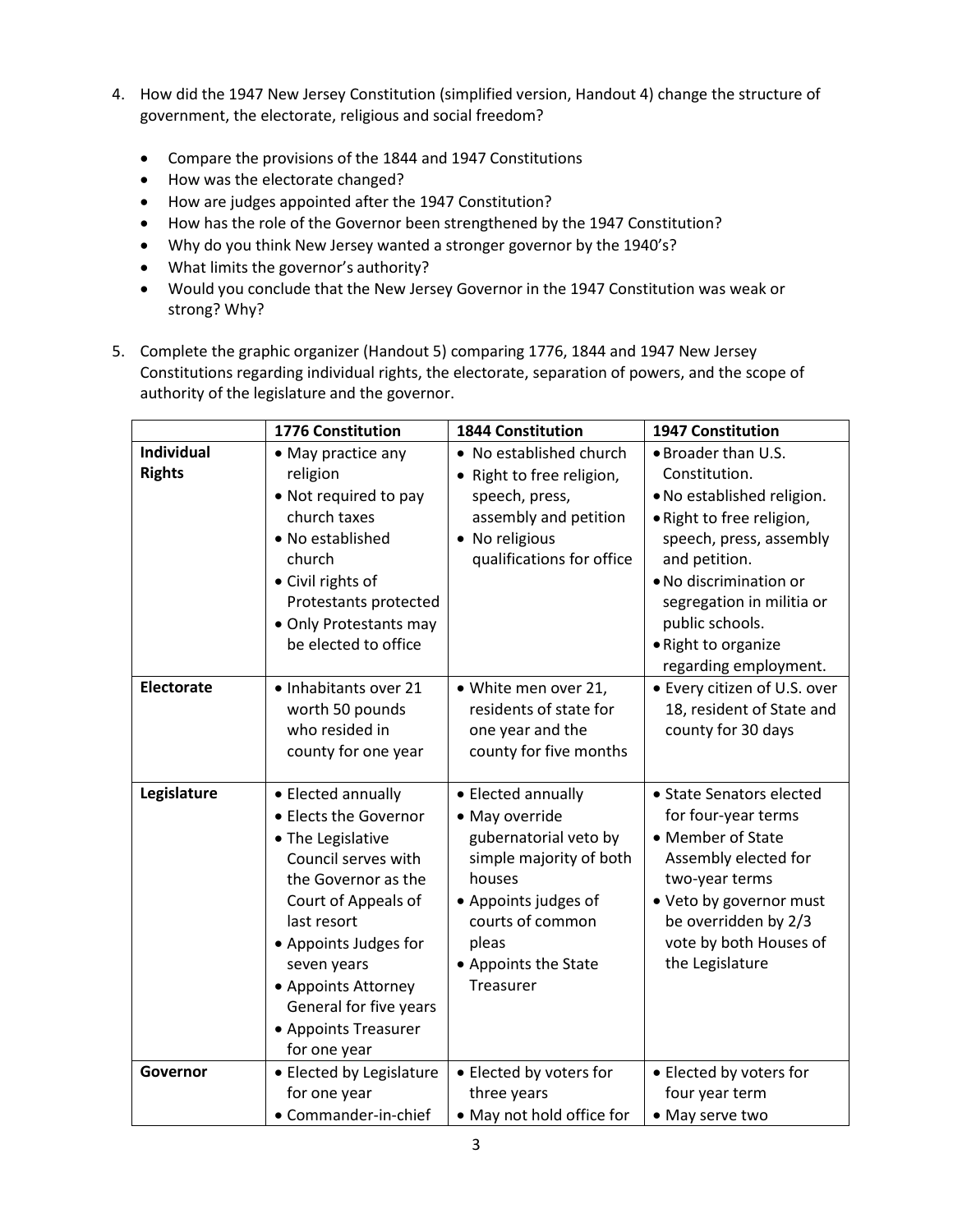| of militia<br>• Serves with<br>Legislative Council as<br>Court of Appeals of<br>last resort | two consecutive terms<br>• Appoints justices of the<br>Supreme Court,<br>Attorney General, and<br>Secretary of State, with<br>the advice and consent | consecutive terms<br>• May line item veto an<br>appropriation of money<br>• Appoints all executive<br>offices, Secretary of<br>State, Attorney General,                                                                                |
|---------------------------------------------------------------------------------------------|------------------------------------------------------------------------------------------------------------------------------------------------------|----------------------------------------------------------------------------------------------------------------------------------------------------------------------------------------------------------------------------------------|
|                                                                                             | of the Senate.                                                                                                                                       | with advice and consent<br>of the Senate, to serve<br>during term of the<br>Governor<br>• Appoints the members<br>of the Supreme Court,<br>Appellate Courts and the<br>Superior Courts with the<br>advice and consent of<br>the Senate |

### **Closure/Assessment**

Students write an essay using the three state constitutions to explain how religious and social rights have been expanded from the 1776 to the 1947 Constitutions.

Students write an essay using the three state constitutions to explain how voting rights have been expanded from 1776 to 1947.

Students write an essay using the three state constitutions to explain how and why authority has moved from the legislative to the executive branch of government.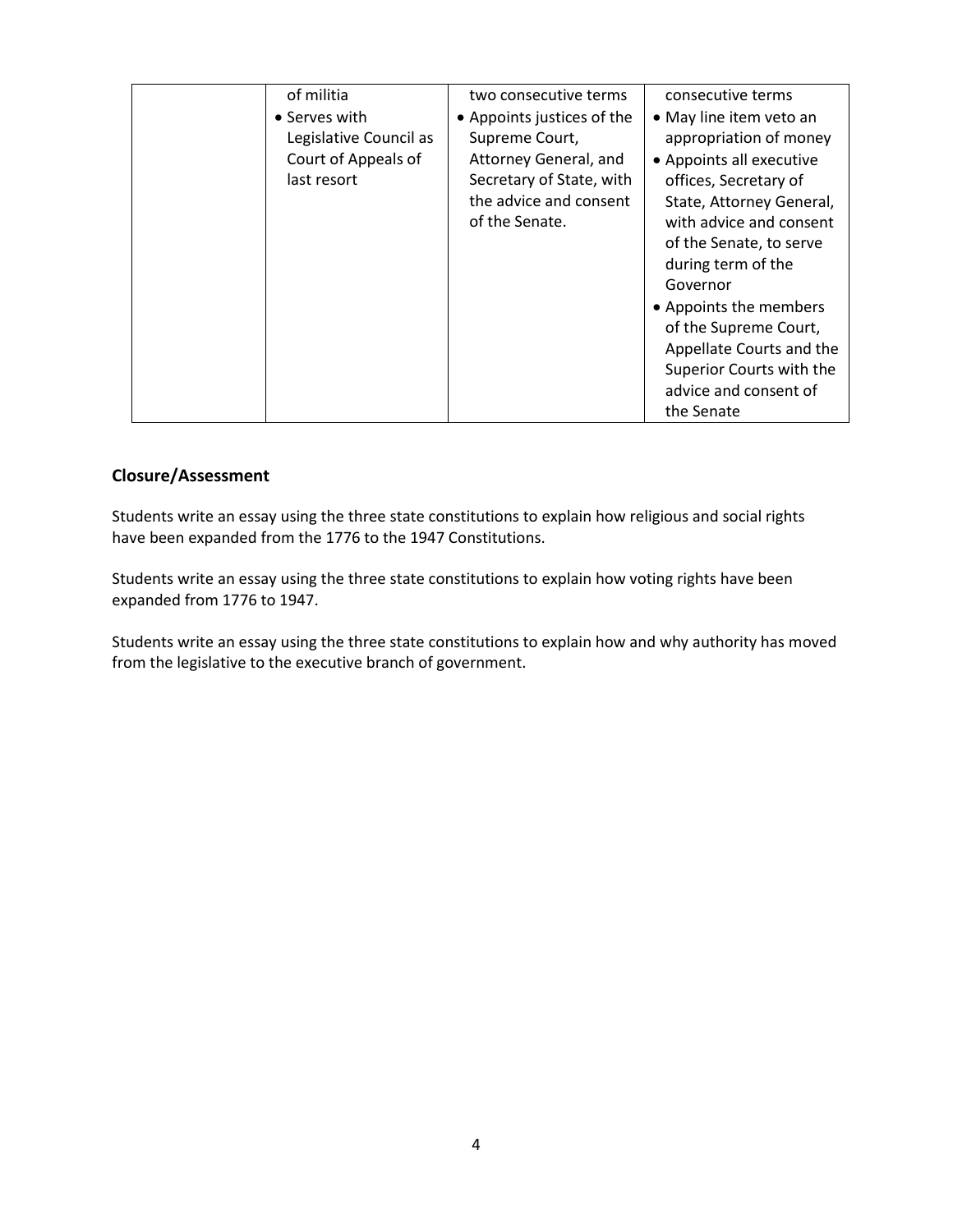# **New Jersey's Constitutional framework, 1776-1947**

Handout 1

## **Vocabulary**

| <b>Advice and Consent</b> | Recommendation given regarding a decision or course of action; refers to the NJ<br>Senate's ability to check the governor's power by having to approve the<br>governor's appointments to many executive-branch jobs |  |
|---------------------------|---------------------------------------------------------------------------------------------------------------------------------------------------------------------------------------------------------------------|--|
| Appoint                   | To officially assign to a position of responsibility                                                                                                                                                                |  |
| Appropriation             | A sum of money set apart for a specific purpose; an act of a legislature<br>authorizing money to be paid from the treasury for a specified use                                                                      |  |
| Conscience                | Sense of moral goodness or wrongfulness of one's own conduct or character                                                                                                                                           |  |
| Discrimination            | Prejudicial treatment of an individual based on their actual or perceived<br>membership in a certain group or category                                                                                              |  |
| Electorate                | The body of qualified voters                                                                                                                                                                                        |  |
| Expired                   | Finished or ended                                                                                                                                                                                                   |  |
| Grievances                | Complaints, protests, criticism, objections                                                                                                                                                                         |  |
| Nominate                  | Recommend or propose a person for a position of authority                                                                                                                                                           |  |
| Qualifications            | Requirements to run for an elected position                                                                                                                                                                         |  |
| <b>Religious Sect</b>     | A subgroup of a larger established religious group. For example, the Religious<br>Society of Friends (Quakers) is considered a sect of Protestant Christianity.                                                     |  |
| Resident                  | A person who lives in a particular town or state                                                                                                                                                                    |  |
| Segregated                | Set apart or separated from others, especially based on race, religion or<br>ethnicity                                                                                                                              |  |
| Successive                | Following in order, consecutive                                                                                                                                                                                     |  |
| Term                      | Length of time a person serves in an elected position                                                                                                                                                               |  |
| Veto                      | To refuse to approve a legislative bill (a power of the governor)                                                                                                                                                   |  |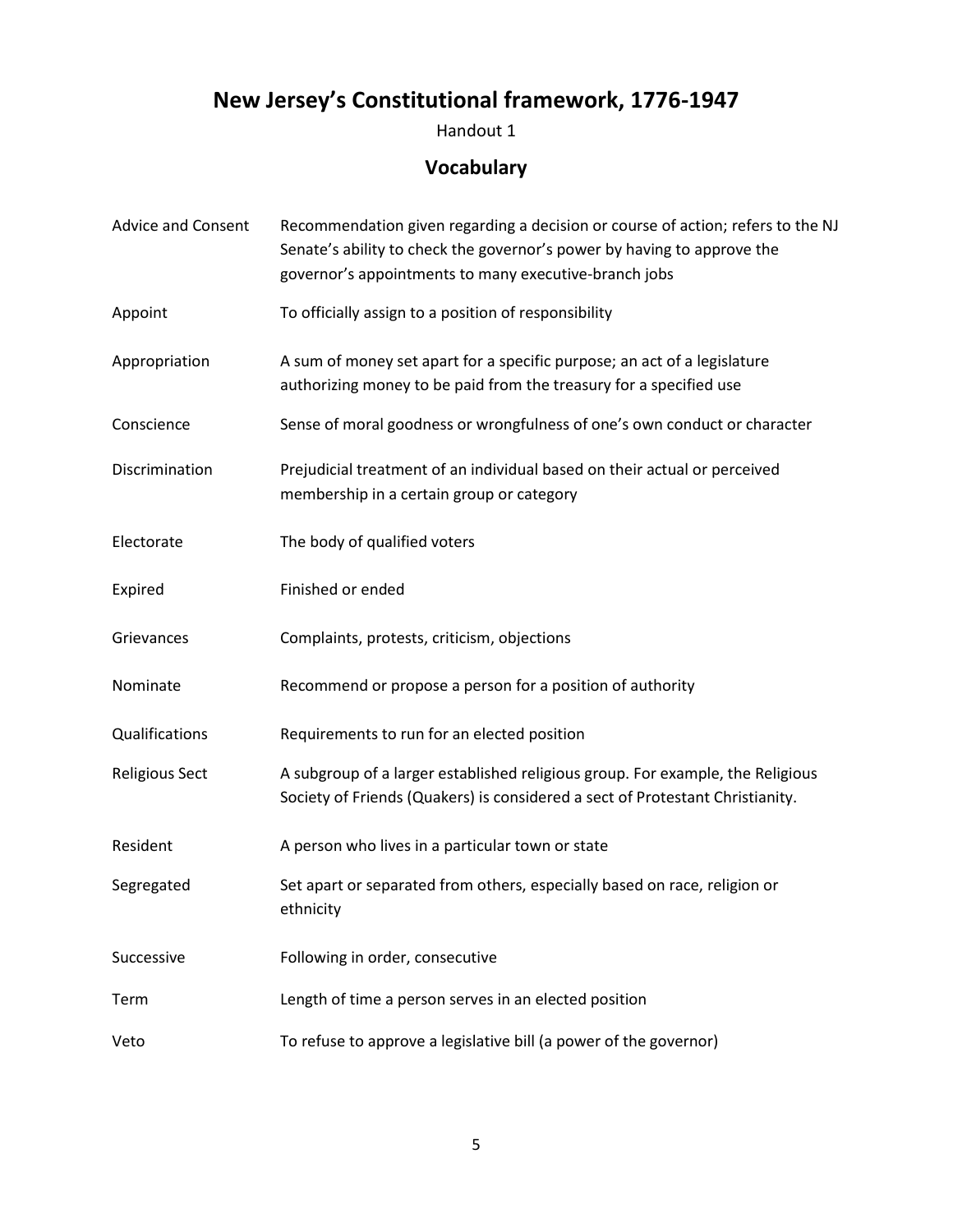## Handout 2 **New Jersey Constitution** (simplified) July 2, 1776 Burlington, NJ

Since the authority that the kings of Great Britain had over the colonies came from the people and King George III has not protected the colonies, his authority is ended.

However, since some form of government is necessary to unite people and preserve order, the Continental Congress has advised the colonies to adopt a constitution for their government.

We, the representatives of the colony of New Jersey have been elected by the counties, assembled and agreed upon the following Constitution:

- I. The government shall be vested in a Governor, Legislative Council (Senate) and General Assembly.
- III. Each year the counties shall each choose one person to be a member of the Legislative Council and three to be members of the Assembly. To be a member of the Legislative Council, a person must have lived and owned property in the county for at least one year and must be worth at least 1000 pounds. To be a member of the Assembly, a person must have lived in the country at least one year and must be worth at least 500 pounds. (These were significant amounts of money in 1776.)
- IV. Inhabitants of this Colony, age 21 or more, who are worth 50 pounds and have resided in the county in which they want to vote for one year, may vote for representatives to the Council and Assembly and for all other public officers. (Unmarried or widowed women and African Americans with 50 pounds of money or property could vote in NJ until the Legislature took away this right in a 1807 statute.)
- VII. The Council and Assembly by majority vote elect a person to be Governor for one year, who shall also be President of the Council and cast a vote in the Council.
- VIII. The Governor shall have supreme executive power, be Chancellor of the Colony, and commander in chief of the militia.
- IX. The Governor and Council shall form the Court of Appeals of last resort (Supreme Court).
- XVIII. Inhabitants may practice whatever religion they please and no one will be compelled to attend a place of worship contrary to his beliefs or be required to pay taxes for the building or repairing of a place of worship or for the maintenance of a religious minister.
- XIX. There is no established church; the civil rights of Protestants are protected and Protestants may be elected to any office.
- XXII. The common law of England shall remain in force until altered by a future law of the Legislature.

If Great Britain and the colonies reconcile, this Charter shall be null and void—otherwise to remain firm and inviolable.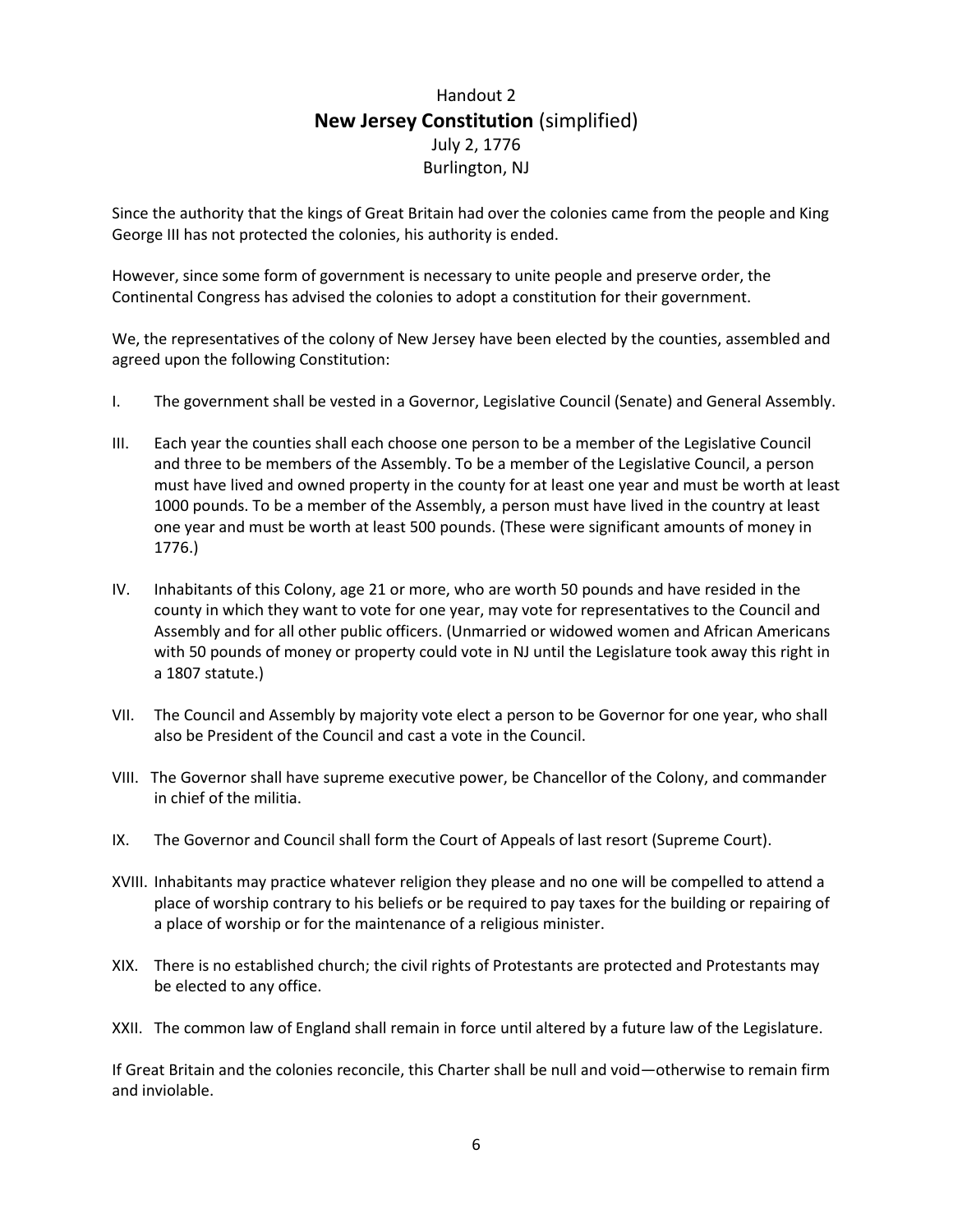#### Handout 3

## **New Jersey Constitution** (simplified) June 29, 1844 Trenton, NJ

#### *Art. 1 Rights and Privileges*

3. No person shall be deprived of the privilege of worshipping God according to his conscience, or be compelled to attend a place of worship contrary to his faith or pay taxes for church purposes.

4. There shall be no establishment of one religious sect in preference to another, no religious test required as a qualification for any office

5. Every person may freely speak, write, and publish his sentiments on all subjects

18. People have the right freely to assemble together and to petition for redress of grievances

#### *Art. II. Electorate*

Every white male citizen of the United States, of the age of 21 years, who shall have been a resident of this State one year, and of the county, in which he claims his vote five months, next before the election, shall be entitled to vote for all officers that now are, or hereafter may be elective by the people

#### *Art. IV. Legislative*

- The legislative power shall be vested in a Senate and General Assembly.
- Members of the Senate and General Assembly are elected annually.
- Governor's veto may be overridden by a majority of both houses.

#### *Article V. Executive*

- The Governor shall be elected by the legal voters of this State.
- The Governor shall hold his office for three years
- He shall be incapable of holding that office for three years next after his term of service shall have expired
- No appointment or nomination to office shall be made by the Governor during the last week of his said term.

#### *Art. VI. Judiciary*

The Court of Errors and Appeals shall consist of the Chancellor, the Justices of the Supreme Court, and six Judges, or a major part of them; which Judges are to be appointed for six years.

#### *Art. VII Appointments*

- The Legislature appoints the State Treasurer and judges of the lower courts
- The Governor shall appoint, with the advice and consent of the Senate, justices of the State Supreme Court, the Attorney General, and the Secretary of State.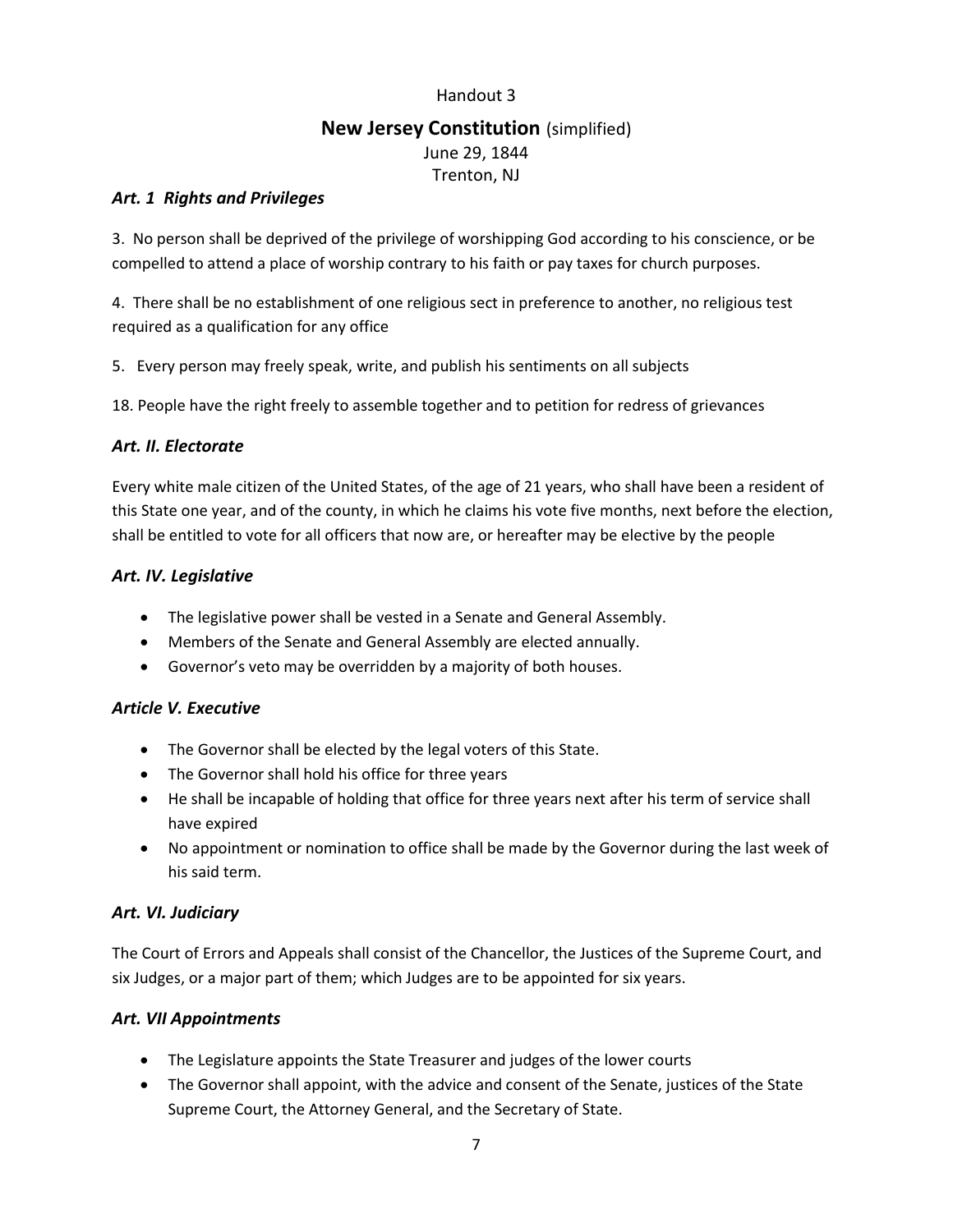#### Handout 4

## **New Jersey Constitution** (simplified) 1947 with amendments through 2008 New Brunswick, NJ

#### *Art. I Rights and Privileges*

- 3. No person shall be deprived of the privilege of worshipping God according to his conscience, or be compelled to attend a place of worship contrary to his faith or pay taxes for church purposes.
- 4. There shall be no establishment of one religious sect in preference to another, no religious test required as a qualification for any office
- 5. No person shall be discriminated against or segregated in the militia or the public schools because of religious principles, race, color, ancestry or national origin.
- 6. Every person may freely speak, write, and publish his sentiments on all subjects
- 18. The people have the right to freely assemble together and to petition for redress of grievances.
- 19. Persons in private employment have the right to organize and bargain collectively. Persons in public employment have the right to organize and their grievances known to the State or political subdivision or agency.

#### *Art. II Elections*

Every citizen of the United States 18 years or older who has been a resident of New Jersey and of the county in which he claims his vote for 30 days shall be entitled to vote for all officers.

#### *Art. IV Legislative*

Sec. II. 2. The Senate shall be composed of 40 senators elected for a term of four years.

Sec. II. 3. The General Assembly shall be composed of 80 members for a term of two years.

#### *Art. V. Executive*

Sec. I. 2. The Governor must be at least 30, at least 20 years a citizen of the United States and a resident of the State for 7 years.

Sec. I. 3. No member of Congress may be Governor.

Sec. 1.4. The Governor and Lt. Governor shall be elected…by the legally qualified voters pf the State.

Sec. I. 5. No person who has been elected Governor for two successive terms is eligible to run again until 4 years after the end of his second term. The term of the office of Governor is four years.

Sec. 1.11. The Governor shall take care that the laws be faithfully executed.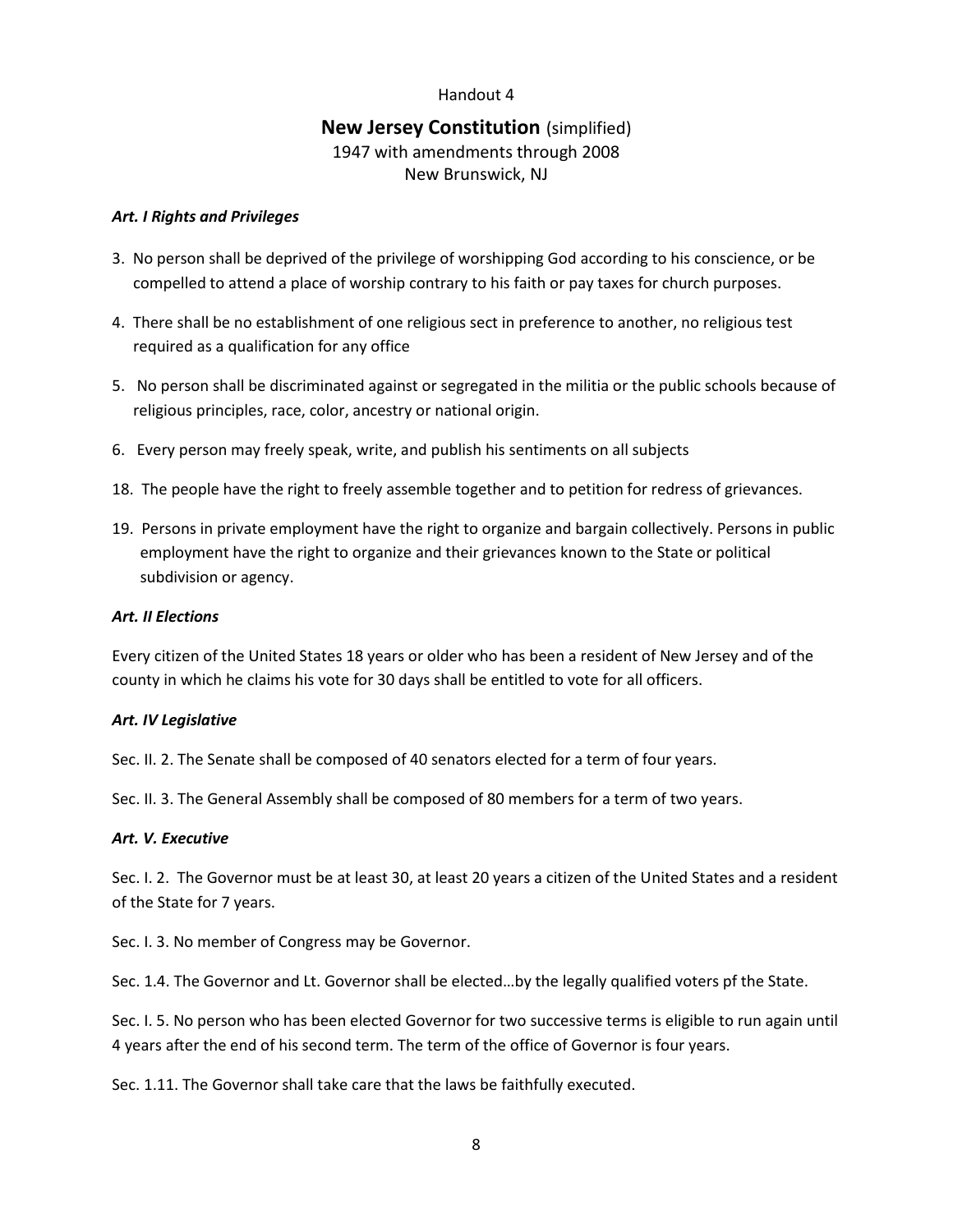#### *NJ Constitution, 1947 continued:*

Sec. I. 12. The Governor may propose legislation in his annual speech to the Legislature at the opening of every session on the condition of the state. He is commander-in-chief of all the military and naval forces of the State. He shall nominate and appoint, with the advice and consent of the Senate, all officers whose appointment is not otherwise made by the Constitution or by law.

Sec. I. 14. The Governor has the power to sign and approve a law or veto a law. The legislature can override the Governor's veto with 2/3 of all the members of each house.

Sec. I. 15. If a bill contains one or more items about the appropriation of money, the Governor may object in whole or in part to any such item or items while approving the other portions of the bill.

Sec. II.1. The Governor may grant pardons and reprieves in cases other than impeachment and treason and may suspend and remit fines and forfeitures.

Sec. III.2. The Governor shall nominate and appoint, with the advice and consent of the Senate, all officers of the militia.

Sec. IV. 2. The Governor shall nominate and appoint, with the advice and consent of the Senate, the heads of all of the principal departments to serve at the pleasure of the Governor during the Governor's term in office.

Sec. IV. 3. The Governor shall nominate and appoint, with the advice and consent of the Senate, the Secretary of State and Attorney General to serve during the term of office of the Governor. (Attorney generals are elected in most states)

Article VI, Sec. VI. 1. The Governor shall nominate and appoint, with the advice and consent of the Senate, all members of the New Jersey State Supreme Court and Superior Court judges in all counties. (Judges are elected in the vast majority of states)

Article VII, Sec. II. 1. The Governor shall nominate and appoint, with the advice and consent of the Senate, county prosecutors (who are the chief law county enforcement officers) for a term of five years.